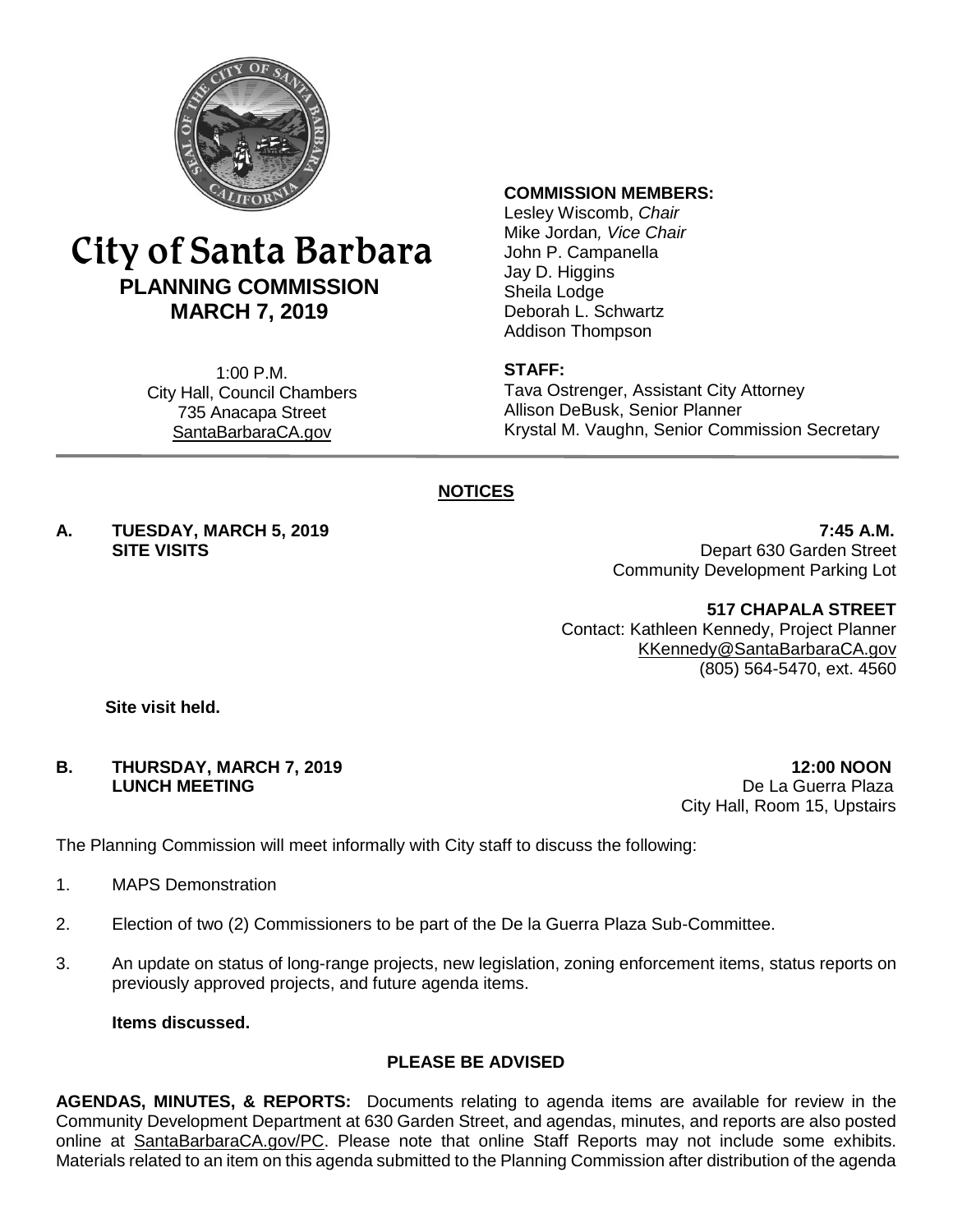packet are available for public inspection in the Community Development Department at 630 Garden Street during normal business hours.

**PLANS & ADDITIONAL INFORMATION:** The scope of a project may be modified as it proceeds through the planning process. If you have any questions, wish to review the plans, or wish to be placed on a mailing list for future agendas for an item, contact the Case Planner as listed in the project description. Office hours are 8:30 a.m. to 4:30 p.m., Monday through Thursday, and every other Friday (see [SantaBarbaraCA.gov/Calendar](http://www.santabarbaraca.gov/cals/default.asp) for closure dates).

**TELEVISION COVERAGE:** Planning Commission meetings are broadcast live on City TV-Channel 18 and online at [SantaBarbaraCA.gov/CityTV.](http://www.santabarbaraca.gov/CityTV) See [SantaBarbaraCA/CityTVProgramGuide](http://www.santabarbaraca.gov/gov/depts/cityadmin/programming.asp) for a rebroadcast schedule. An archived video of this meeting will be available at [SantaBarbaraCA.gov/PCVideos.](http://www.santabarbaraca.gov/PCVideos)

**APPEALS:** Some items before the Planning Commission may be appealed to City Council. The appeal, accompanied by the appropriate filing fee per application, must be filed with the City Clerk's office within 10 calendar days of the Planning Commission decision.

# **I. ROLL CALL**

#### **Roll call taken. All Commissioners were present.**

#### **II. PRELIMINARY MATTERS**

A. Requests for continuances, withdrawals, postponements, or addition of ex-agenda items.

#### **No Requests made.**

B. Announcements and appeals.

#### **Announcements made.**

- C. Review, consideration, and action on the following draft Planning Commission minutes and resolutions:
	- 1. February 14, 2019 Minutes

**Approved as amended. Campanella/Lodge Vote: 7/0**

D. Comments from members of the public pertaining to items not on this agenda. Due to time constraints, each person is limited to two minutes.

**Kip Young addressed the Commission.**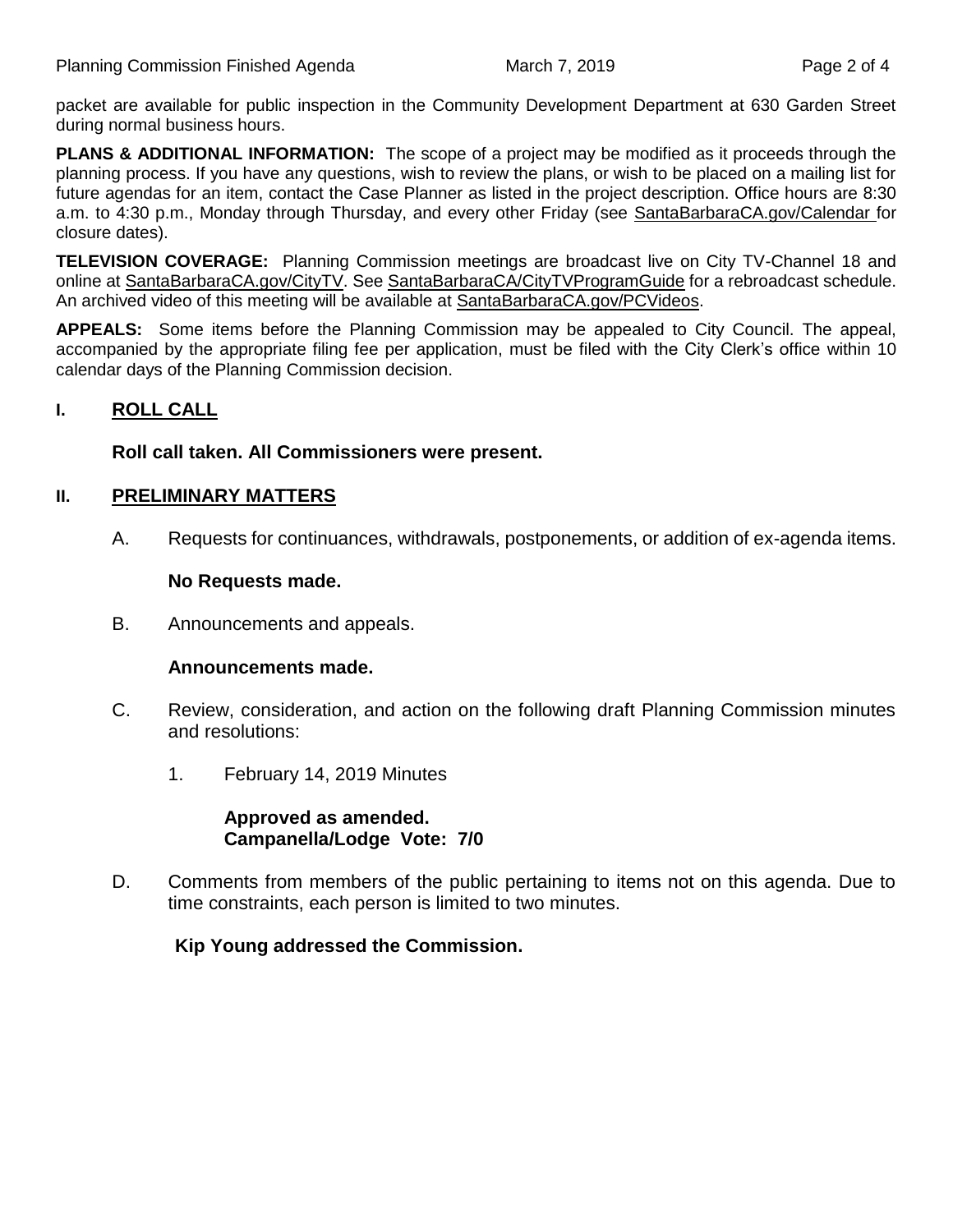#### **III. NEW ITEM**

#### **ACTUAL TIME: 1:15 P.M.**

## **A. AVERAGE UNIT-SIZE DENSITY INCENTIVE PROGRAM AMENDMENT FOR INCLUSIONARY RENTAL HOUSING**

Consideration of a proposed amendment to the Zoning Ordinance (SBMC Title 30) to provide Inclusionary Housing for rental projects constructed with the Average Unit-Size Density Incentive Program (AUD Program), and to forward a recommendation to City Council.

**Do not recommend that Council Adopt the Ordinance Amendments related to Inclusionary Housing for AUD Program. Thompson/Schwartz Vote: 6/1 (Lodge) Abstain: 0 Absent: 0**

**Recommend to Council to return the Ordinance Amendments related to Inclusionary Housing for AUD Program rental projects to Planning Commission for further study with the following changes:**

- 1. Remove the limitation on the AUD Program Trial Period duration.
- 2. Include Density Bonus for Inclusionary Rental Housing, similar to the Density Bonus provisions provided for condominium projects with the Affordable Housing Policies & Procedures.
- 3. Provide a peer review of the 2019 Keyser Marston Study.
- 4. Study process improvements to streamline AUD project application and building permit review.
- 5. Review Inclusionary provisions with the incentives of Density, Parking, and Height as a package.
- 6. Provide flexibility for an applicant to choose from either in lieu fees, onsite Inclusionary units, or offsite Inclusionary units.

**Jordan/Thompson Vote: 6/1 (Higgins) Abstain: 0 Absent: 0**

## **ACTUAL TIME: 5:23 P.M**

## **B. APPLICATION OF TRISH ALLEN, SEPPS, AGENT FOR EDWARD ST. GEORGE, 517 CHAPALA STREET, APN 037-163-007 & -008, C-G (COMMERCIAL GENERAL) ZONE, GENERAL PLAN DESIGNATION: COMMERCIAL/MEDIUM HIGH RESIDENTIAL (15-27 DU/AC) (MST2017-00151)**

The project consists of the demolition of an existing automobile dealership with 1,300 square feet of office space, merger of two lots (APNs 037-163-007 & 037-163-008) for a combined lot area of 11,500 square feet, and construction of a new three-story, 17,052 square foot (net) building containing 16 hotel rooms, a caretaker unit, and 519 square feet (net) of commercial space. The first level would include the hotel lobby, commercial space, 17 vehicle parking spaces, and three bicycle parking spaces. The second level